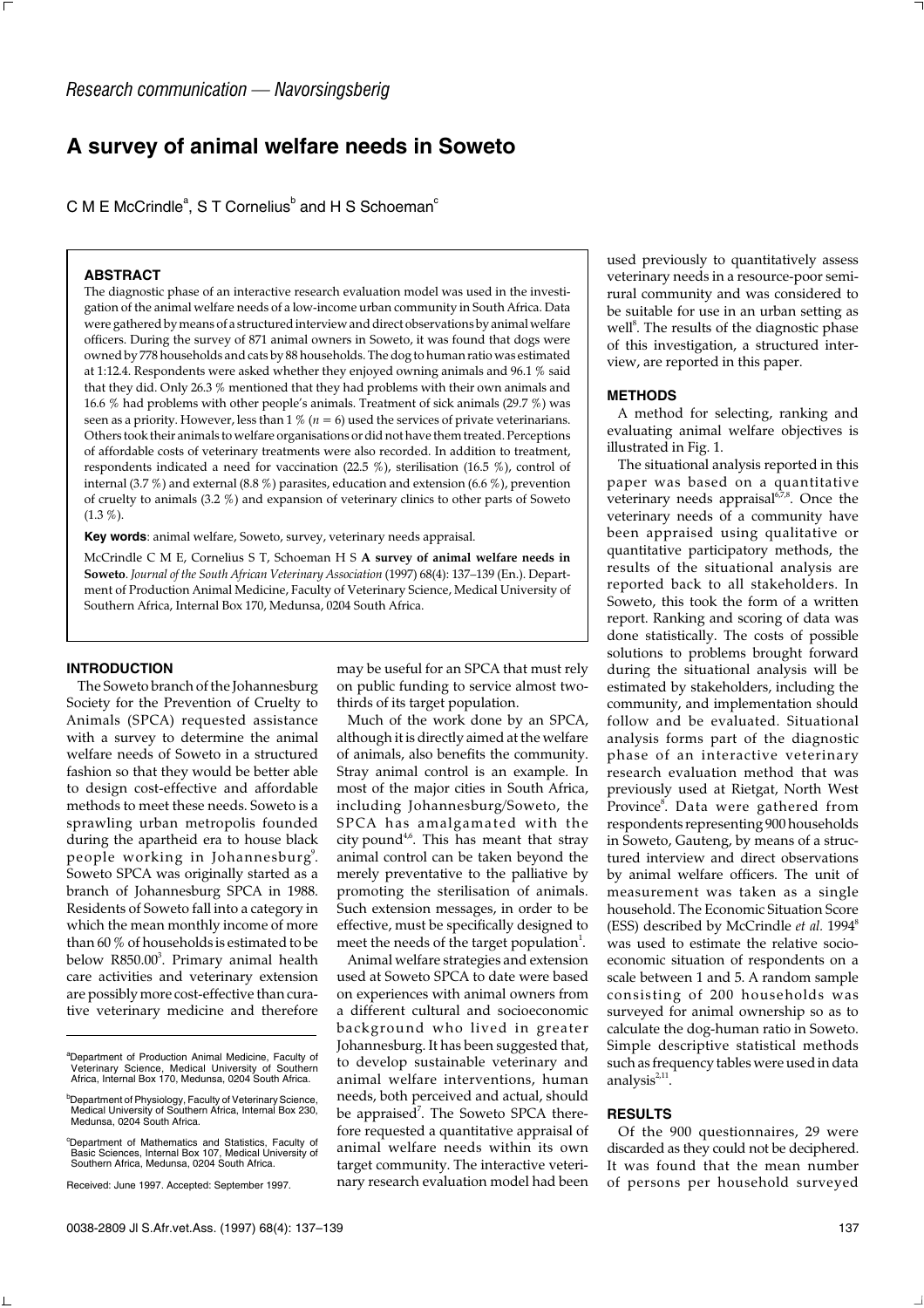(*n* = 871) was 5.2 (SD 2.1, range 1–16, but 95.4 % of households consisted of between 2 and 9 people, modal class was 5). The dog to human ratio was calculated from the random survey as 1:12.4 or 0.42 dogs/household.

Respondents were mainly animal owners, as non-owners were not interested in answering the questionnaire. Only 77 of the people interviewed had no animals. Of those interviewed, 778 (89.3 %) owned dogs. Amongst dog owners, the majority  $(60.7 \, %), n = 472)$ owned only one dog, with 23.8  $\%$  (*n* = 185) owning 2 dogs. The range was 1–11; however, larger numbers of dogs probably indicated the presence of puppies. Cats were owned by 88 respondents. The majority of cat owners had one cat, the range was 1–7. Fowls were owned by 41 respondents, the numbers owned ranging from 1–150.

The languages spoken by animal owners are important because extension messages should be comprehensible to the recipient. Cost factors are also involved, as the the cost of printing a pamphlet increases with the number of languages used. The 3 languages preferred by respondents were Zulu (23.6 %), English (21.3 %) and Sotho (14.7 %).

In Soweto, as described previously for the North West Province<sup>8</sup>, the majority of respondents (55.1  $\%$ ,  $n = 480$ ) indicated that the father owned the animals in the household.

Respondents were asked whether they enjoyed owning animals and 837 (96.1 %) said that they did, 27 (3.1 %) said they did not. Respondents to this question included the 77 who did not own animals, and even a majority of these (65.0 %) enjoyed ownership of animals. Respondents were also asked whether they had problems with their own animals or those of other people. Only 26.3 % (*n* = 229) of those sampled had problems with their own animals (Table 1). Of the respondents, 16.6 % (*n* = 145) had problems with other people's animals (Table 2).

The next question asked was 'Where do you take your animals if they get sick?' Of the 717 replies, 69.5 % (498) used Soweto SPCA, 13.7 % (98) used the People's Dispensary for Sick Animals (PDSA), 10.5 % (75) said their animals did not get sick, only 0.8 % (6) took their animals to private veterinarians. The rest used other SPCAs or SPCA mobile clinics, did not take them anywhere  $(n = 6)$  or treated the animals themselves. Taxis (60.5 %) were the main form of transport used to get animals to the clinics, 7.8  $%$  walked to the clinic and 30.5 % relied on the SPCA



Fig. 1: **Diagram showing a method for appraising and evaluating animal welfare objectives after situational analysis in consultation with the target community and with interdisciplinary cooperation** (VNA = veterinary needs appraisal).

Table 1: **Problems that respondents had with their own animals.**

| <b>Problems</b>           | Frequency<br>$(n = 265^{\circ})$ | <b>Relative frequency</b><br>(%) |  |  |
|---------------------------|----------------------------------|----------------------------------|--|--|
| Animals sick or injured   | 196                              | 74.0                             |  |  |
| Management of animals     | 29                               | 10.9                             |  |  |
| Behaviour problems        | 24                               | 9.1                              |  |  |
| Overpopulation of animals | 10                               | 3.8                              |  |  |
| Other                     | 6                                | 2.3                              |  |  |

<sup>a</sup>Number of complaints by 229 respondents, some of whom gave more than one answer.

#### Table 2: **Problems with other people's animals.**

| <b>Problem</b>                    | Frequency<br>$(n = 164^a)$ |
|-----------------------------------|----------------------------|
| Animals (strays) in the road      | 27                         |
| Dogs coming into yard             | 29                         |
| Fighting with their dogs          | 10                         |
| Stray cats                        | 6                          |
| Killing chickens                  | 7                          |
| Noise                             | 9                          |
| Biting children                   | 7                          |
| Dog faeces                        | 5                          |
| Bitches in season                 | 16                         |
| Tearing open rubbish bags         | 34                         |
| Uncontrolled breeding             | 4                          |
| Welfare of other people's animals | 5                          |
| Not specified                     | 5                          |

<sup>a</sup>Number of complaints by 145 respondents, some of whom had more than one complaint.

mobile service to get the dogs there. Less than 1 % had their own transport.

The average ESS was found to be 2.73 with only 1.5  $\%$  ( $n = 12$ ) having an ESS of 5. The modal class was 3. From Fig. 1 it may be noted that cost-effectiveness of proposed interventions is important for animal welfare planning. Perceptions of